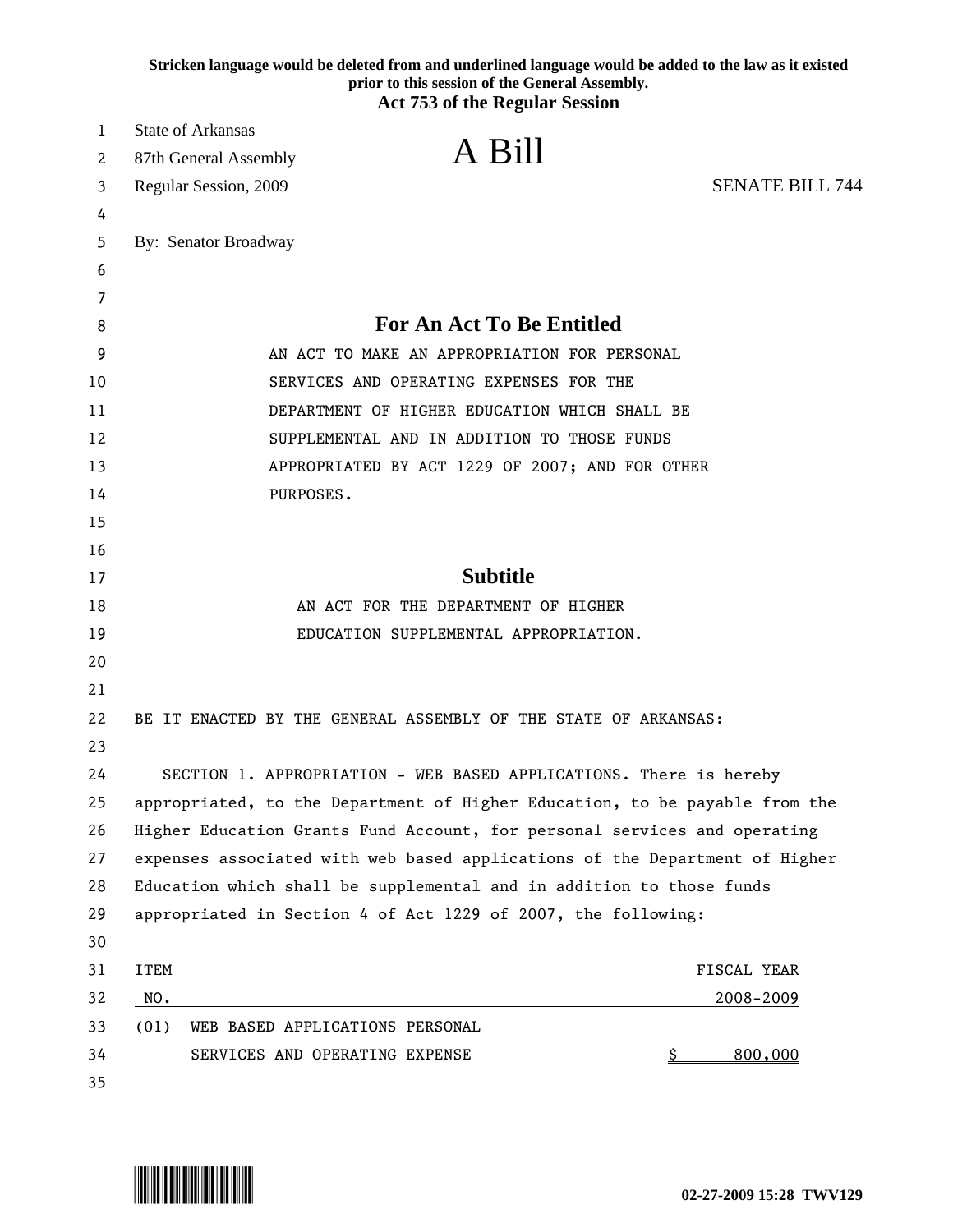2 SECTION 2. COMPLIANCE WITH OTHER LAWS. Disbursement of funds authorized 3 by this act shall be limited to the appropriation for such agency and funds 4 made available by law for the support of such appropriations; and the 5 restrictions of the State Procurement Law, the General Accounting and 6 Budgetary Procedures Law, the Revenue Stabilization Law, the Regular Salary 7 Procedures and Restrictions Act, or their successors, and other fiscal 8 control laws of this State, where applicable, and regulations promulgated by 9 the Department of Finance and Administration, as authorized by law, shall be 10 strictly complied with in disbursement of said funds.

11

1

12 SECTION 3. LEGISLATIVE INTENT. It is the intent of the General Assembly 13 that any funds disbursed under the authority of the appropriations contained 14 in this act shall be in compliance with the stated reasons for which this act 15 was adopted, as evidenced by the Agency Requests, Executive Recommendations 16 and Legislative Recommendations contained in the budget manuals prepared by 17 the Department of Finance and Administration, letters, or summarized oral 18 testimony in the official minutes of the Arkansas Legislative Council or 19 Joint Budget Committee which relate to its passage and adoption.

20

21 SECTION 4. EMERGENCY CLAUSE. It is found and determined by the General 22 Assembly, that funds provided by the General Assembly for the operations of 23 the Department of Higher Education are, due to unforeseen circumstances, 24 insufficient for the Department of Higher Education to continue to provide 25 essential governmental services; that the provisions of this act will provide 26 the necessary monies for the Department of Higher Education to continue such 27 services; and that a delay in the effective date of this Act could work 28 irreparable harm upon the proper administration and provision of essential 29 governmental programs. Therefore, an emergency is hereby declared to exist 30 and this Act being necessary for the immediate preservation of the public 31 peace, health and safety shall be in full force and effect from and after the 32 date of its passage and approval. 33 If the bill is neither approved nor vetoed by the Governor, it shall become 34 effective on the expiration of the period of time during which the Governor 35 may veto the bill. If the bill is vetoed by the Governor and the veto is

**SB744**